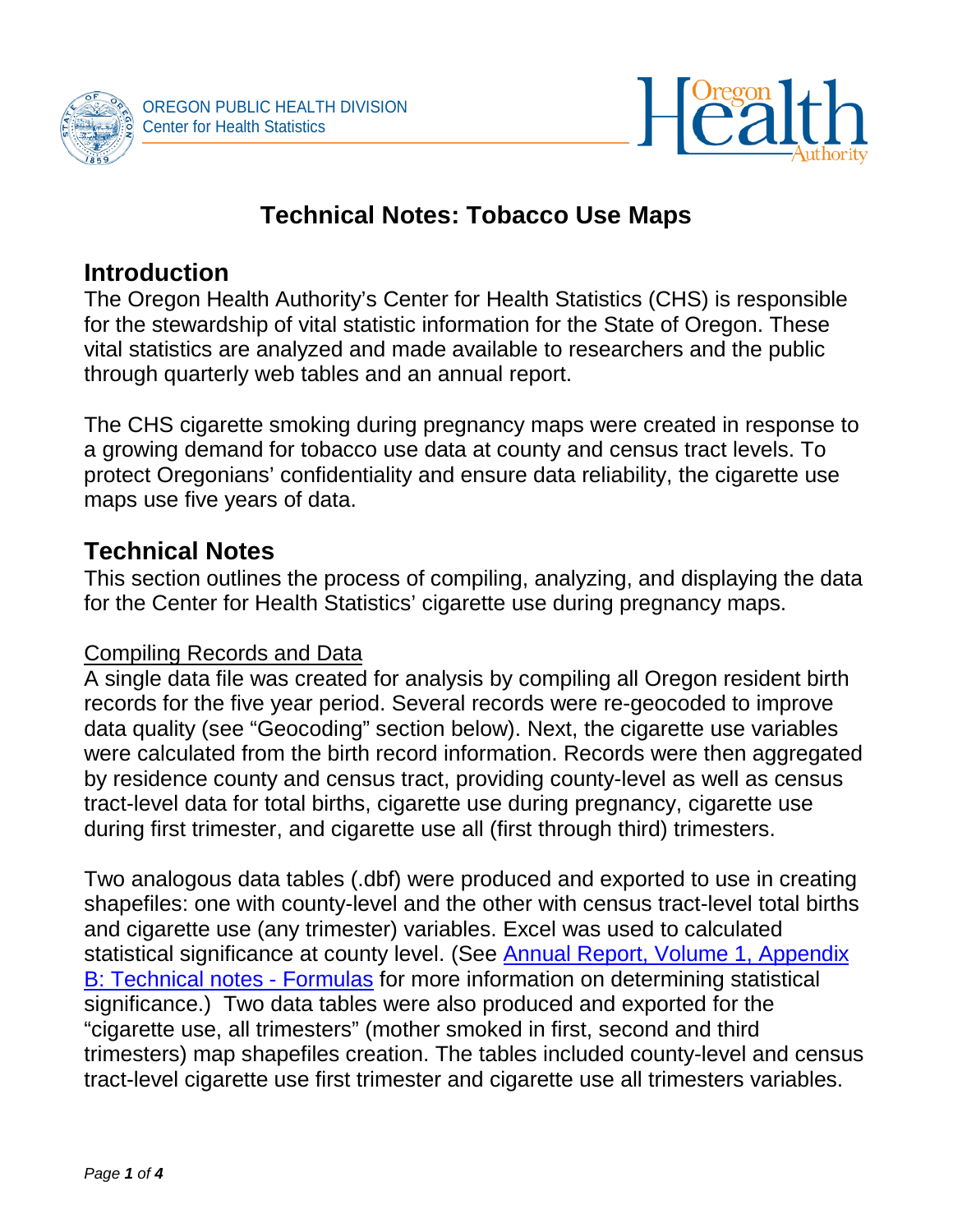#### Geocoding

All records were first geocoded using Oregon's GC\_composite geo-locator. Any records geocoded above street name level were re-geocoded using ESRI's world geo-locator. After this second round of geocoding, any location match type above street name level was excluded from census tract-level maps.

The following updated geocode field data were merged with the original file, replacing old geocode information: geocode match type, state FIPS, county FIPS, census tract, census block, longitude, and latitude.

A review of preliminarily compiled data revealed many records with missing or inaccurate geocode information. With the exception of 2012 records, all birth records used in these maps were re-geocoded with updated geo-locators prior to analysis. After recoding, 99.8% of birth records were usable at the census tract level.

#### Shapefile Creation

One state (by county) and 36 individual county shapefiles were created using the U.S. Census 2013 TIGER Geodatabase (tlgdb\_2013\_a\_41\_or.gdb). This file geodatabase includes the following shapefile data layers: block, block group, census designated place, census tract, county, county subdivision, and incorporated place. According to the Census Bureau, the 2013 TIGER Geodatabase "contain[s] 2010 Census geography and current geography…Current geography is defined as the latest version of the geographic extent of legally defined geographic areas as reported, generally reflecting the boundaries of governmental units in effect as of January 1, 2013 and other legal and statistical areas boundaries that have been adjusted and/or corrected since the 2010 Census. This vintage enables users to see the most current boundaries of governmental units that match the data from the surveys that use 2013 geography, such as the 2013 Population Estimates and the American Community Survey."[1](#page-1-0) These shapefiles were used as base shapefiles to which all the data compiled with SPSS were added.

Using ESRI's ArcMap software, the base shapefile and the data table .dbf file were joined to create one "cigarette use, any trimester" shapefile. This step was performed twice to produce one county-level shapefile and one census tract-level shapefile. The following variable field was added to the "cigarette use, any trimester" county-level shapefile: statistical significance (yes, no, or n/a). The following variable field was added to the "cigarette use, any trimester" census tract code-level shapefile: statistical significance (yes, no, or n/a). This same

<span id="page-1-0"></span> $\overline{a}$ <sup>1</sup> 2013 TIGER/Line Shapefiles Techincal Documentation, U.S. Census Bureau, 2013.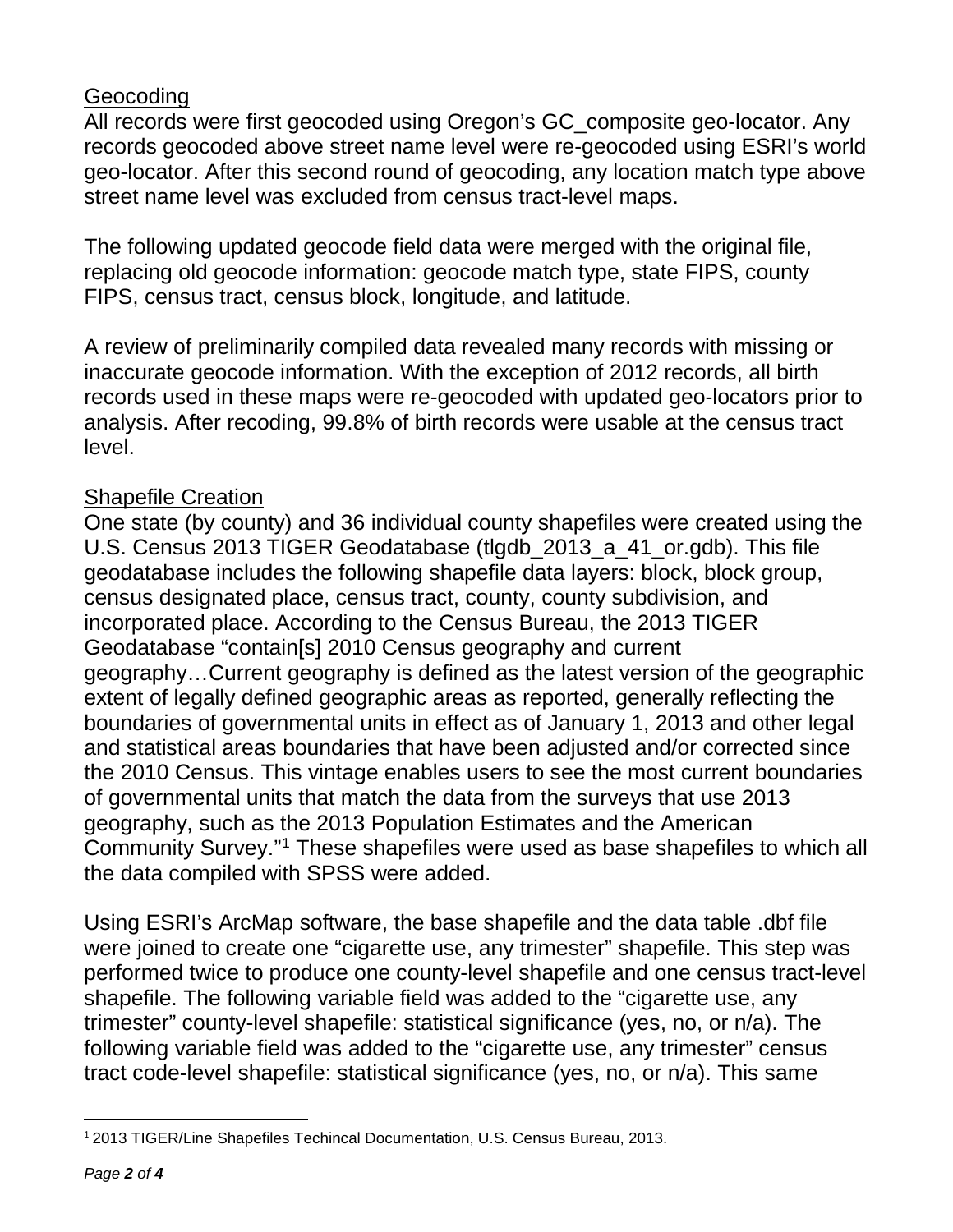process was used to create the "cigarette use, all trimesters" map shapefiles (excluding statistical significance).

#### Map Creation

Maps were built and are hosted on the Oregon ArcGIS Online site. The first map consists of an Oregon county boundary layer (shapefile), Oregon county "cigarette use, any trimester" map layer (shapefile), and Oregon census tract "cigarette use, any trimester" map layer (shapefile). The second map consists of an Oregon county boundary layer (shapefile), Oregon county "cigarette use, all trimesters" (mother smoked in first, second and third trimesters) map layer (shapefile), and Oregon census tract "cigarette use, any trimester" map layer (shapefile). The shapefiles (layers) were loaded via individual zip files to an ArcGIS Online mapping document.

#### *Customization*

On each layer, name, extent, pop-up, and symbology were customized.

The visibility range (extent) for the county-level layer was set to show only if zoomed out farther than 1:1,500,000 (counties). The county boundary layer and the census tract code layer were set to show only if zoomed in closer than 1:1,500,000 (counties).

Pop-ups for the county-level "cigarette use, any trimester" map layers were configured to show the county name, county cigarette use count, county total birth count, county percent, state percent, statistical significance (compared to the state percent), and a chart displaying the county percent by year. Pop-ups for the census tract-level layer were configured to show the county name, census tract number, census tract cigarette use count, census tract total birth count, census tract percent, county percent, state percent, and statistical significance (compared to the state percent).

Pop-ups for the county-level "cigarette use, all trimesters" map layers were configured to show the county name, county first trimester cigarette use count, county all trimesters cigarette use count, county percent, state percent. Pop-ups for the census tract-level layer were configured to show the county name, census tract number, census tract first trimester cigarette use count, census tract all trimesters cigarette use count, census tract percent, county percent, state percent.

The same color scheme was used for the symbology for all layers in the map (except the county boundary map, which is for reference only). The county-level "cigarette use, any trimester" layer's symbology represents the county percent